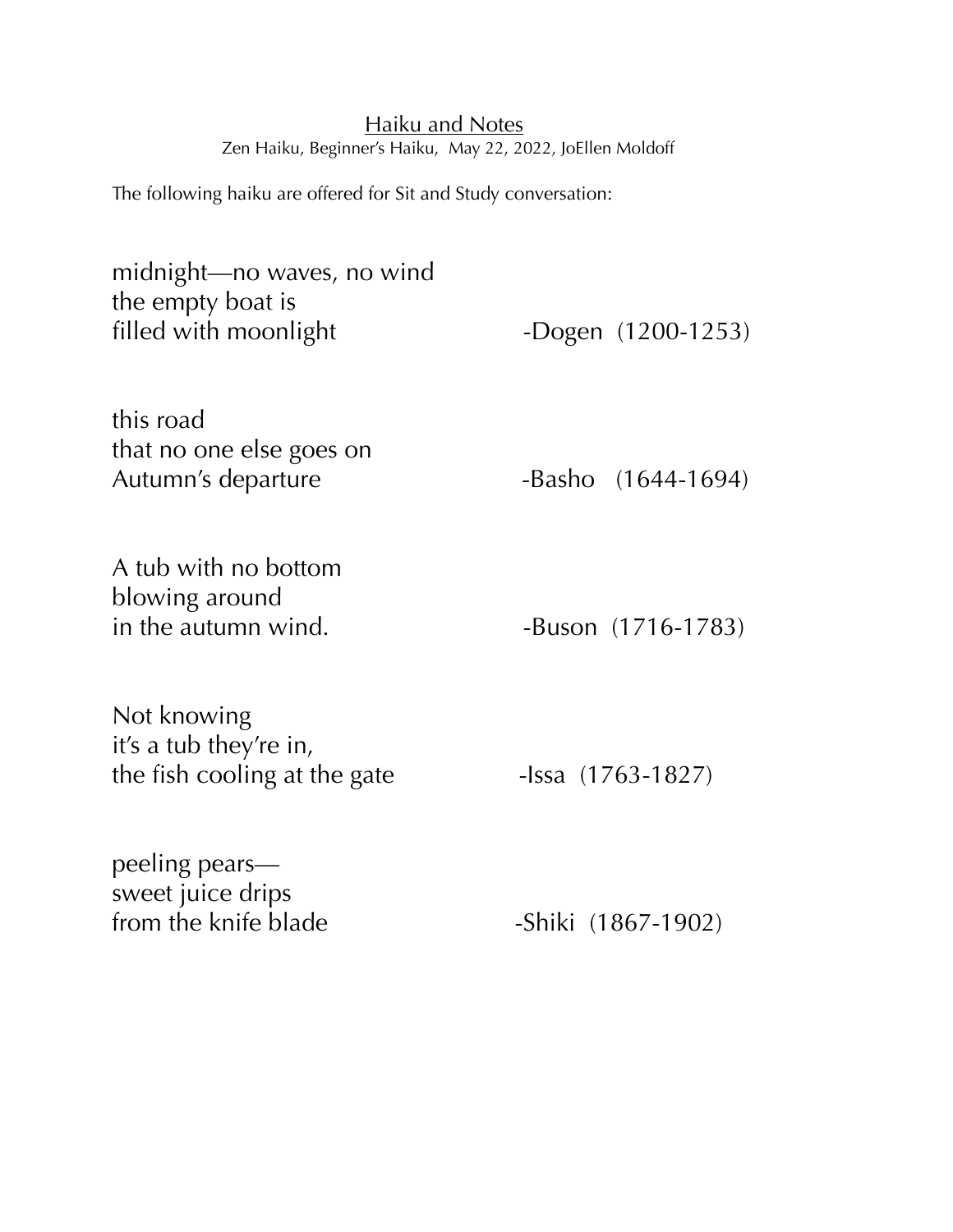## NOTES:

from Shadow Poetry<http://www.shadowpoetry.com/index.html>

Definition of Haiku

1) An unrhymed Japanese poem recording the essence of a moment. Nature is combined with human nature. It usually consists of three lines of 5/7/5 (5 kana in the first line, 7 kana in the second line, and 5 kana in the third line) totaling seventeen kana.

2) A foreign adaptation of 1, usually written in three lines totaling 17 syllables or less.

As you will notice, there are two definitions. Definition #1 is where many get confused. People tend to confuse kana or a single unit in the Japanese language with the English syllable.

from Haiku and Zen by George Marsh

[https://www.thehaikufoundation.org/omeka/files/original/](https://www.thehaikufoundation.org/omeka/files/original/204e0cba1b0730ee27408fa8fa376329.pdf) [204e0cba1b0730ee27408fa8fa376329.pdf](https://www.thehaikufoundation.org/omeka/files/original/204e0cba1b0730ee27408fa8fa376329.pdf)

Haiku is a momentary, condensed poetic form and its special quality is that it is perfectly adapted to give the reader that little instant of kensho insight. Basho (1644-1694) developed the haiku form so that each haiku became a little burst of awakening. It is this that is the essence of haiku, not its number of syllables.

from: <https://web.cocc.edu/cagatucci/classes/hum210/coursepack/haiku.htm>

Skillful haiku presents two contrasting images, but the poet does not explain how they are connected, nor reconcile any apparent contradictions. These images operated upon each other to suggest a mood or emotion; but they intentionally leave multiple interpretations open to readers.

One image or word – called *kigo*, in Japanese – suggest season: e.g. Japanese reference to a cuckoo means summer in Japan; place may also be suggested.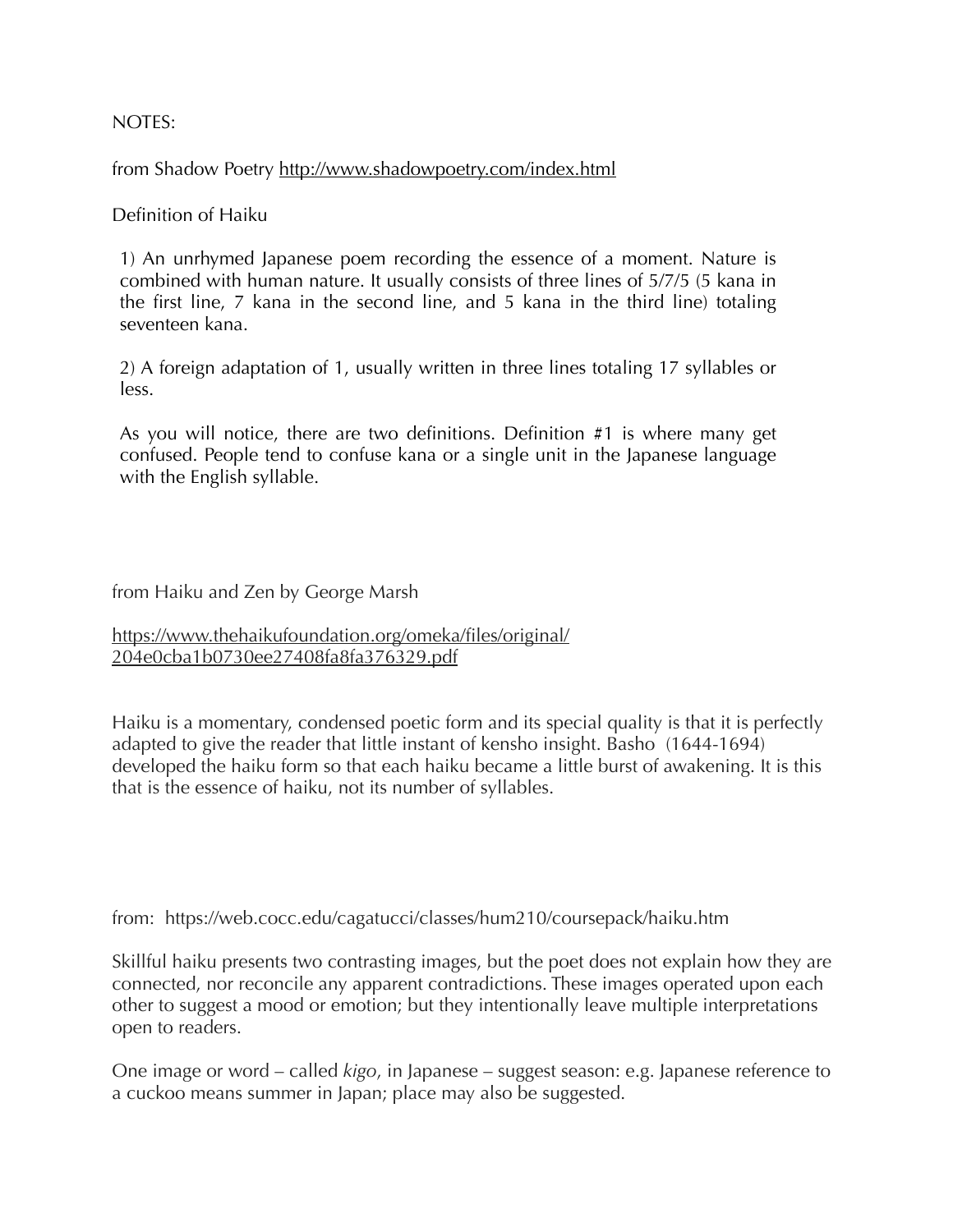One image is a concrete, vivid, and fleeting observation of the object(s) observed in its natural or found state.

*Cutting word*..marks the division/separation/gap between two key images in a haiku. A master hailu poet would not offer an transitional word(s) to explain how the images relate to each other: the poet would leave an interpretive gap for readers to puzzle over.

> chrysanthemum fragrace in the garden, the heel of a broken sandal - Basho

Additional references:

A look at the works of a Zen master who disparaged literature despite being a prolific poet

By [Shohaku Okumura](https://tricycle.org/author/shohakuokumura/) Tricycle Spring 2022

[https://tricycle.org/magazine/dogen-waka-poetry/?](https://tricycle.org/magazine/dogen-waka-poetry/?utm_source=Tricycle&utm_campaign=b8c954c6b9-Daily_Dharma_03_26_2022_S&utm_medium=email&utm_term=0_1641abe55e-b8c954c6b9-307787085) [utm\\_source=Tricycle&utm\\_campaign=b8c954c6b9-](https://tricycle.org/magazine/dogen-waka-poetry/?utm_source=Tricycle&utm_campaign=b8c954c6b9-Daily_Dharma_03_26_2022_S&utm_medium=email&utm_term=0_1641abe55e-b8c954c6b9-307787085) [Daily\\_Dharma\\_03\\_26\\_2022\\_S&utm\\_medium=email&utm\\_term=0\\_1641abe55e](https://tricycle.org/magazine/dogen-waka-poetry/?utm_source=Tricycle&utm_campaign=b8c954c6b9-Daily_Dharma_03_26_2022_S&utm_medium=email&utm_term=0_1641abe55e-b8c954c6b9-307787085)[b8c954c6b9-307787085](https://tricycle.org/magazine/dogen-waka-poetry/?utm_source=Tricycle&utm_campaign=b8c954c6b9-Daily_Dharma_03_26_2022_S&utm_medium=email&utm_term=0_1641abe55e-b8c954c6b9-307787085)

[https://www.thehaikufoundation.org/omeka/files/original/](https://www.thehaikufoundation.org/omeka/files/original/defe4e2f3b1eba9c6bdbf76f37b2af36.pdf) [defe4e2f3b1eba9c6bdbf76f37b2af36.pdf](https://www.thehaikufoundation.org/omeka/files/original/defe4e2f3b1eba9c6bdbf76f37b2af36.pdf)

Haiku: The Heart of Japan in 17 Syllables by Madoka Mayuzumi

[https://www.thehaikufoundation.org/omeka/files/original/](https://www.thehaikufoundation.org/omeka/files/original/defe4e2f3b1eba9c6bdbf76f37b2af36.pdf) [defe4e2f3b1eba9c6bdbf76f37b2af36.pdf](https://www.thehaikufoundation.org/omeka/files/original/defe4e2f3b1eba9c6bdbf76f37b2af36.pdf)

Zen and the Art of Haiku by Ken Jones [https://www.kenjoneszen.com/haiku-as-buddhist-practice/zen\\_and\\_the\\_art\\_of\\_haiku](https://www.kenjoneszen.com/haiku-as-buddhist-practice/zen_and_the_art_of_haiku)